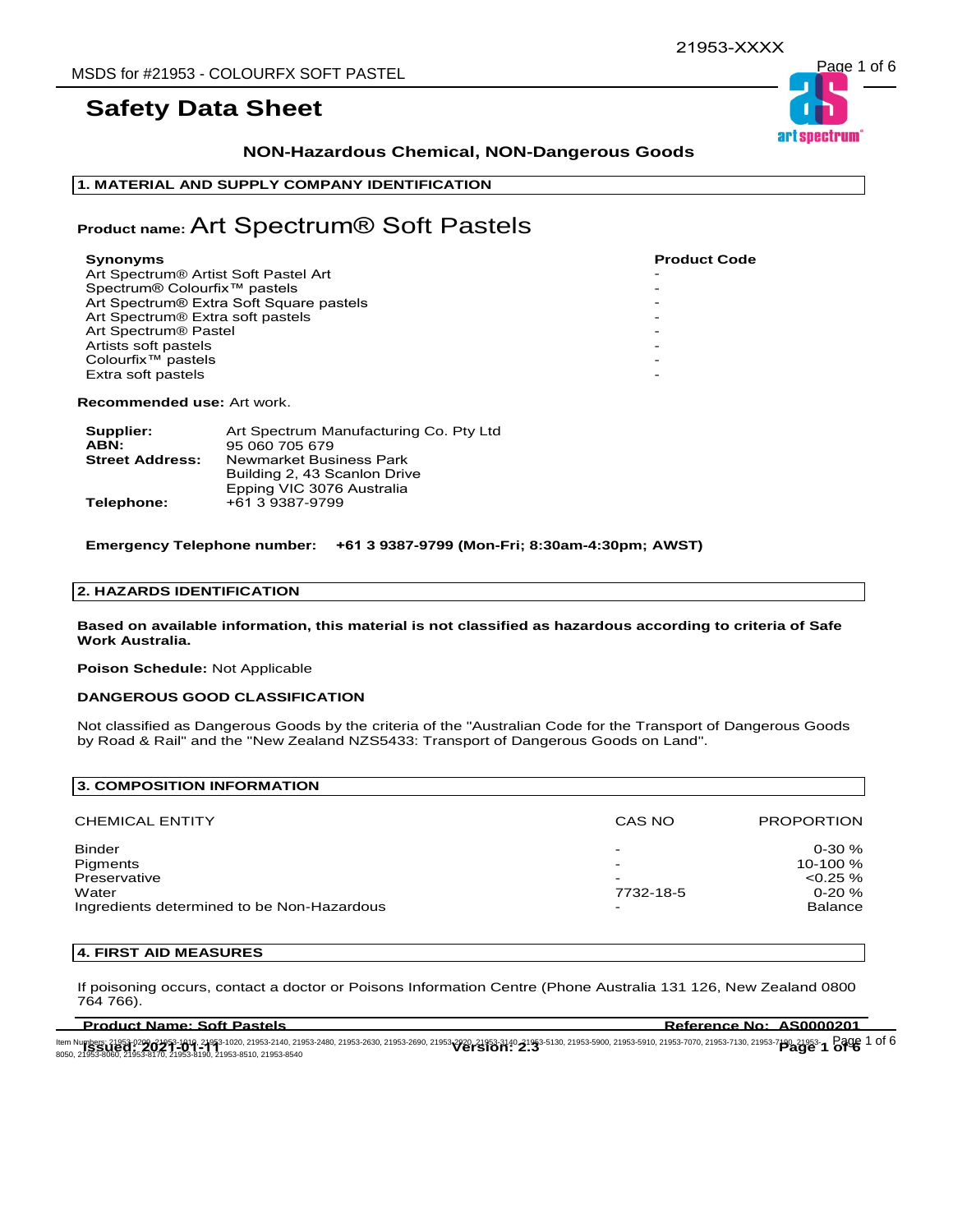**Inhalation:** Remove victim from exposure - avoid becoming a casualty. Remove contaminated clothing and loosen remaining clothing. Allow patient to assume most comfortable position and keep warm. Keep at rest until fully recovered. Seek medical advice if effects persist.

**Skin Contact:** If skin or hair contact occurs, remove contaminated clothing and flush skin and hair with running water. If swelling, redness, blistering or irritation occurs seek medical assistance.

**Eye contact:** If in eyes wash out immediately with water. In all cases of eye contamination it is a sensible precaution to seek medical advice.

**Ingestion:** Rinse mouth with water. If swallowed, do NOT induce vomiting. Give a glass of water to drink. Never give anything by the mouth to an unconscious patient. If vomiting occurs give further water. Seek medical advice.

**Notes to physician:** Treat symptomatically.

## **5. FIRE FIGHTING MEASURES**

**Hazchem Code:** Not applicable.

**Suitable extinguishing media:** If material is involved in a fire use water fog (or if unavailable fine water spray), alcohol resistant foam, standard foam, dry agent (carbon dioxide, dry chemical powder).

**Specific hazards:** Combustible material.

**Fire fighting further advice:** On burning or decomposing may emit toxic fumes. Fire fighters to wear selfcontained breathing apparatus and suitable protective clothing if risk of exposure to vapour or products of combustion or decomposition.

### **6. ACCIDENTAL RELEASE MEASURES**

#### **SMALL SPILLS**

Wear protective equipment to prevent skin and eye contamination. Avoid inhalation of vapours or dust. Wipe up with absorbent (clean rag or paper towels). Collect and seal in properly labelled containers or drums for disposal.

#### **LARGE SPILLS**

Clear area of all unprotected personnel. Slippery when spilt. Avoid accidents, clean up immediately. Wear protective equipment to prevent skin and eye contamination and the inhalation of dust. Work up wind or increase ventilation. Cover with damp absorbent (inert material, sand or soil). Sweep or vacuum up, but avoid generating dust. Collect and seal in properly labelled containers or drums for disposal. If contamination of crops, sewers or waterways has occurred advise local emergency services.

#### **Dangerous Goods – Initial Emergency Response Guide No:** Not applicable

#### **7. HANDLING AND STORAGE**

**Handling:** Avoid eye contact and repeated or prolonged skin contact. Avoid inhalation of dust.

**Storage:** Store in a cool, dry, well-ventilated place and out of direct sunlight. Store away from foodstuffs. Store away from incompatible materials described in Section 10. Store away from sources of heat and/or ignition. Keep container standing upright. Keep containers closed when not in use - check regularly for spills.

## **8. EXPOSURE CONTROLS / PERSONAL PROTECTION**

#### **Product Name: Soft Pastels Reference No: AS0000201**

ltem Numbers: 21953-0209-21953-1010, 21953-1020, 21953-2140, 21953-2480, 21953-2630, 21953-2690, 21953-3120, 21953-3130, 21953-590, 21953-5910, 21953-5910, 21953-7070, 21953-7130, 21953-7130, 21953-7<br>ROFO 21953-0061-2195-2 ltem Numbers: 21953-0209-21953-1010, 21953-1020, 21953-2140, 21953-2480, 21953-2690, 21953-920, 21953-3140-21953-5130, 21953-5900, 21953-5910, 21953-7070, 21953-7130, 21953-7130, 21953-7<br>8050, 21953-8060, 21953-8170, 21953

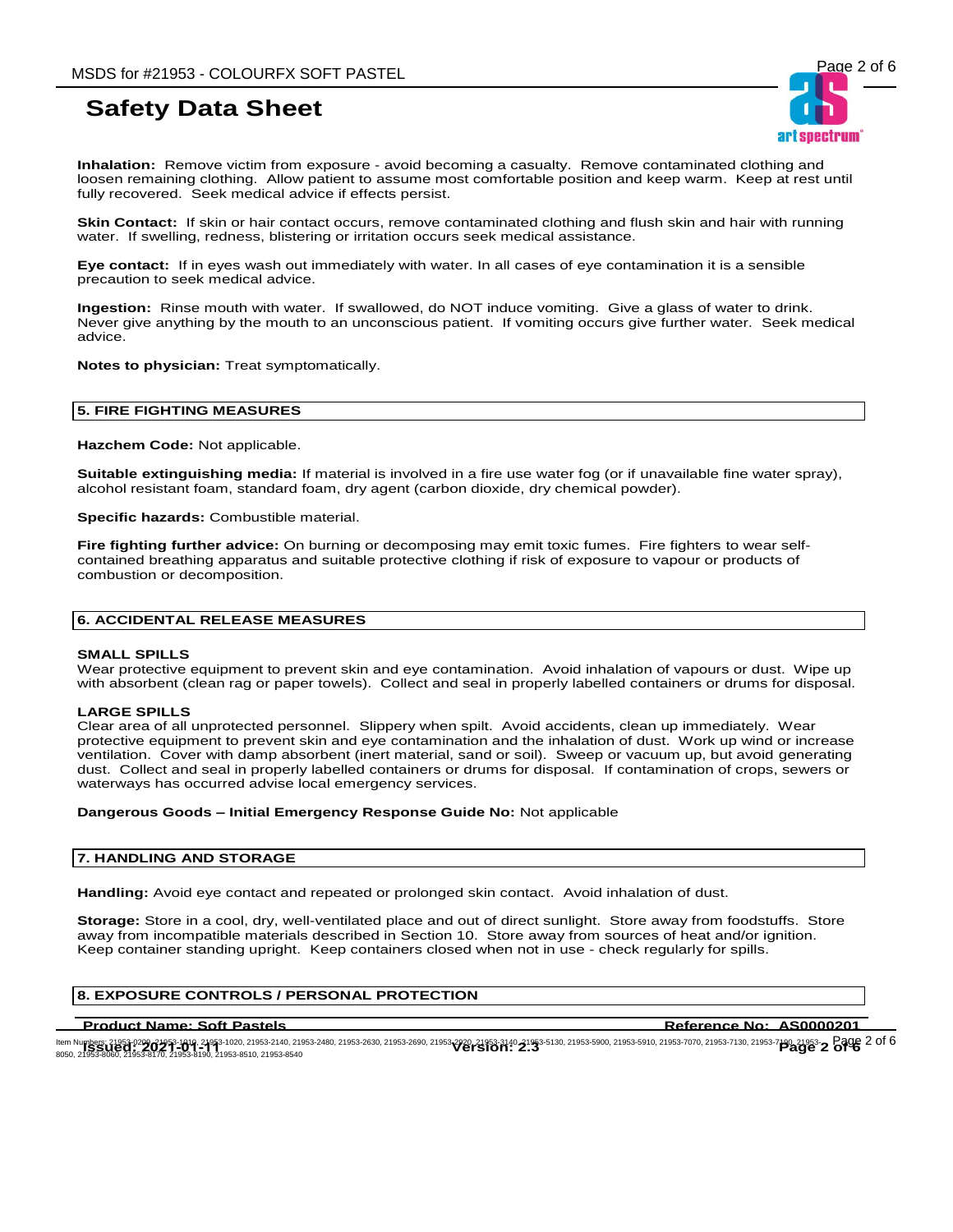

**National occupational exposure limits:** No value assigned for this specific material by Safe Work Australia.

**Biological Limit Values:** As per the "National Model Regulations for the Control of Workplace Hazardous Substances (Safe Work Australia)" the ingredients in this material do not have a Biological Limit Allocated.

**National occupational exposure limits:** Natural ventilation should be adequate under normal use conditions..

**Personal Protection Equipment:** SAFETY SHOES, OVERALLS, GLOVES.

Wear safety shoes, overalls, gloves. Available information suggests that gloves made from nitrile rubber should be suitable for intermittent contact. However, due to variations in glove construction and local conditions, the user should make a final assessment. Always wash hands before smoking, eating, drinking or using the toilet. Wash contaminated clothing and other protective equipment before storing or re-using.

**Hygiene measures:** Keep away from food, drink and animal feeding stuffs. When using do not eat, drink or smoke. Wash hands prior to eating, drinking or smoking. Avoid contact with clothing. Avoid eye contact and repeated or prolonged skin contact. Avoid inhalation of dust. Ensure that eyewash stations and safety showers are close to the workstation location.

## **9. PHYSICAL AND CHEMICAL PROPERTIES**

| Form:   | Solid     |
|---------|-----------|
| Colour: | Coloured  |
| Odour:  | Odourless |
|         |           |

**Solubility:**<br> **Soluble in water**<br> **Specific Gravity (20 °C):**<br> **Solubility:**  $\begin{array}{r} 4.3 - 2.2 \end{array}$ **Specific Gravity (20 °C):** 1.3 -<br>**Density:** N Av **Density: Relative Vapour Density (air=1):** N App **Vapour Pressure (20 °C):** N App<br>**Flash Point (°C):** N App **Flash Point (°C): Flammability Limits (%):** N Av<br>**Autoignition Temperature (°C):** N Av **Autoignition Temperature (°C):** N Av<br>**Melting Point/Range (°C):** N Av **Melting Point/Range (°C):** N Av **Boiling Point/Range (°C): pH:** N Av **Viscosity:** N App **Total VOC (g/Litre):** 

(Typical values only - consult specification sheet)  $N Av = Not available, N App = Not applicable$ 

#### **10. STABILITY AND REACTIVITY**

**Chemical stability:** This material is thermally stable when stored and used as directed.

**Conditions to avoid:** Elevated temperatures and sources of ignition.

**Incompatible materials:** Oxidising agents.

**Hazardous decomposition products:** Oxides of carbon and nitrogen, smoke and other toxic fumes.

**Hazardous reactions:** No known hazardous reactions.

## **11. TOXICOLOGICAL INFORMATION**

**Product Name: Soft Pastels Reference No: AS0000201** 

ltem Numbers: 21953-0209-21953-1010, 21953-1020, 21953-2140, 21953-2480, 21953-2630, 21953-2690, 21953-3120, 21953-3130, 21953-5900, 21953-5910, 21953-5910, 21953-7070, 21953-7130, 21953-7130, 21953-7<br>ROFO 21953-0061-2195ltem Numbers: 21953-0209-21953-1010, 21953-1020, 21953-2140, 21953-2480, 21953-2690, 21953-920, 21953-3140-21953-5130, 21953-5900, 21953-5910, 21953-5970, 21953-7130, 21953-7130, 21953-7<br>8050, 21953-8060, 21953-8170, 21953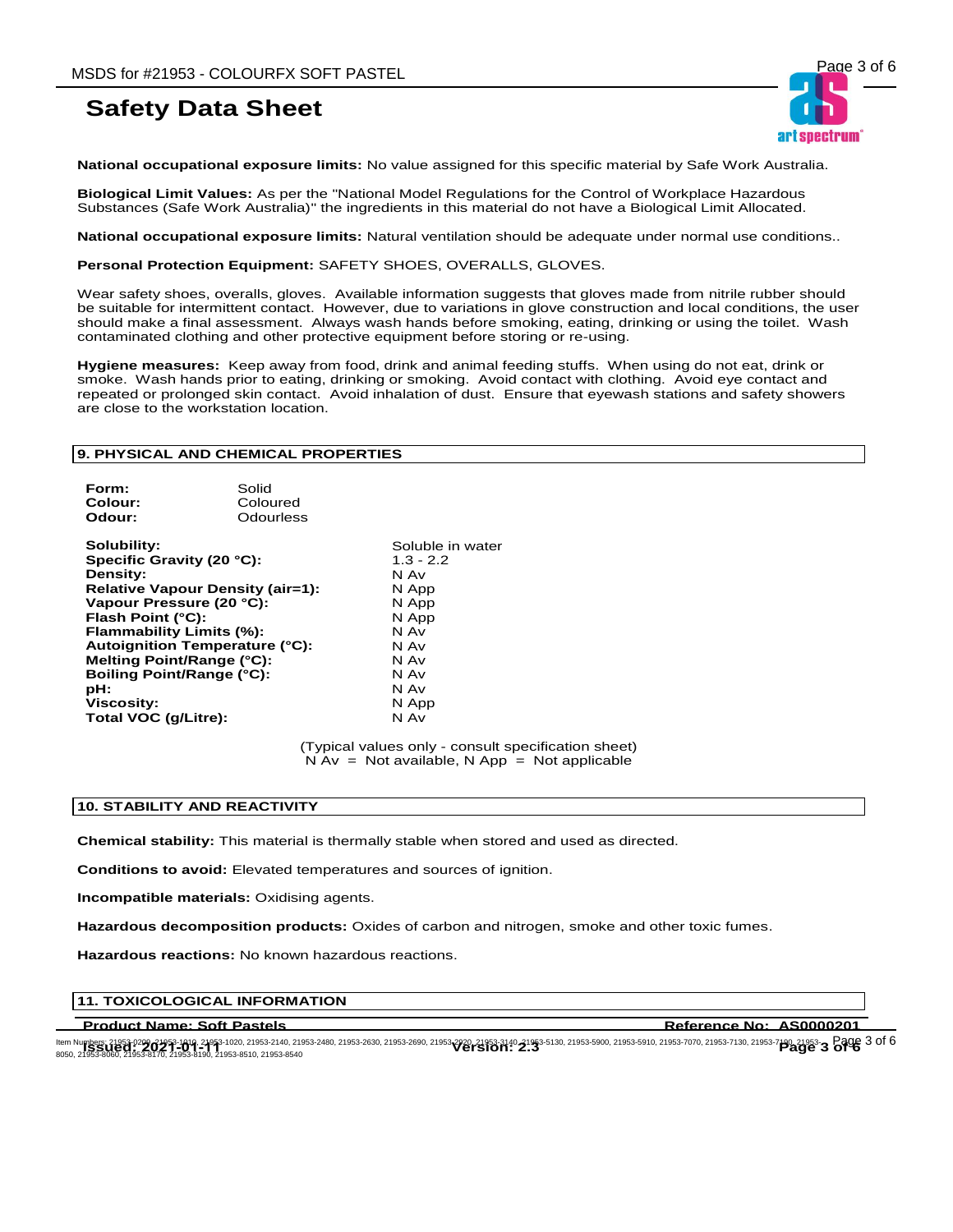No adverse health effects expected if the product is handled in accordance with this Safety Data Sheet and the product label. Symptoms or effects that may arise if the product is mishandled and overexposure occurs are:

### **Acute Effects**

**Inhalation:** Material may be an irritant to mucous membranes and respiratory tract.

**Skin contact:** Contact with skin may result in irritation.

**Ingestion:** Swallowing can result in nausea, vomiting and irritation of the gastrointestinal tract.

**Eye contact:** May be an eye irritant. Exposure to the dust may cause discomfort due to particulate nature. May cause physical irritation to the eyes.

#### **Acute toxicity**

**Inhalation:** This material has been classified as non-hazardous. Acute toxicity estimate (based on ingredients): >5 mg/L

**Skin contact:** This material has been classified as non-hazardous. Acute toxicity estimate (based on ingredients): >2,000 mg/Kg

**Ingestion:** This material has been classified as non-hazardous. Acute toxicity estimate (based on ingredients): >2,000 mg/Kg

**Corrosion/Irritancy:** Eye: this material has been classified as not corrosive or irritating to eyes. Skin: this material has been classified as not corrosive or irritating to skin.

**Sensitisation:** Inhalation: this material has been classified as not a respiratory sensitiser. Skin: this material has been classified as not a skin sensitiser.

**Aspiration hazard:** This material has been classified as non-hazardous.

**Specific target organ toxicity (single exposure):** This material has been classified as non-hazardous.

#### **Chronic Toxicity**

**Mutagenicity:** This material has been classified as non-hazardous.

**Carcinogenicity:** This material has been classified as non-hazardous.

**Reproductive toxicity (including via lactation):** This material has been classified as non-hazardous.

**Specific target organ toxicity (repeat exposure):** This material has been classified as non-hazardous.

### **12. ECOLOGICAL INFORMATION**

Avoid contaminating waterways.

**Acute aquatic hazard:** This material has been classified as non-hazardous. Acute toxicity estimate (based on ingredients): >100 mg/L

**Long-term aquatic hazard:** This material has been classified as non-hazardous. Non-rapidly or rapidly degradable substance for which there are adequate chronic toxicity data available OR in the absence of chronic toxicity data, Acute toxicity estimate (based on ingredients): >100 mg/L, where the substance is not rapidly degradable and/or BCF  $<$  500 and/or log K<sub>ow</sub>  $<$  4.

**Ecotoxicity:** No information available.

**Product Name: Soft Pastels Reference No: AS0000201** 

ltem Numbers: 21953-0209-21953-1010, 21953-1020, 21953-2140, 21953-2480, 21953-2630, 21953-2690, 21953-3120, 21953-3130, 21953-5900, 21953-5910, 21953-5910, 21953-7070, 21953-7130, 21953-7130, 21953-7<br>ROFO 21953-0061-2195ltem Numbers: 21953-0209-21953-1010, 21953-1020, 21953-2140, 21953-2480, 21953-2690, 21953-920, 21953-3140-21953-5130, 21953-5900, 21953-5910, 21953-7070, 21953-7130, 21953-7130, 21953-<br>8050, 21953-8060, 21953-8170, 21953-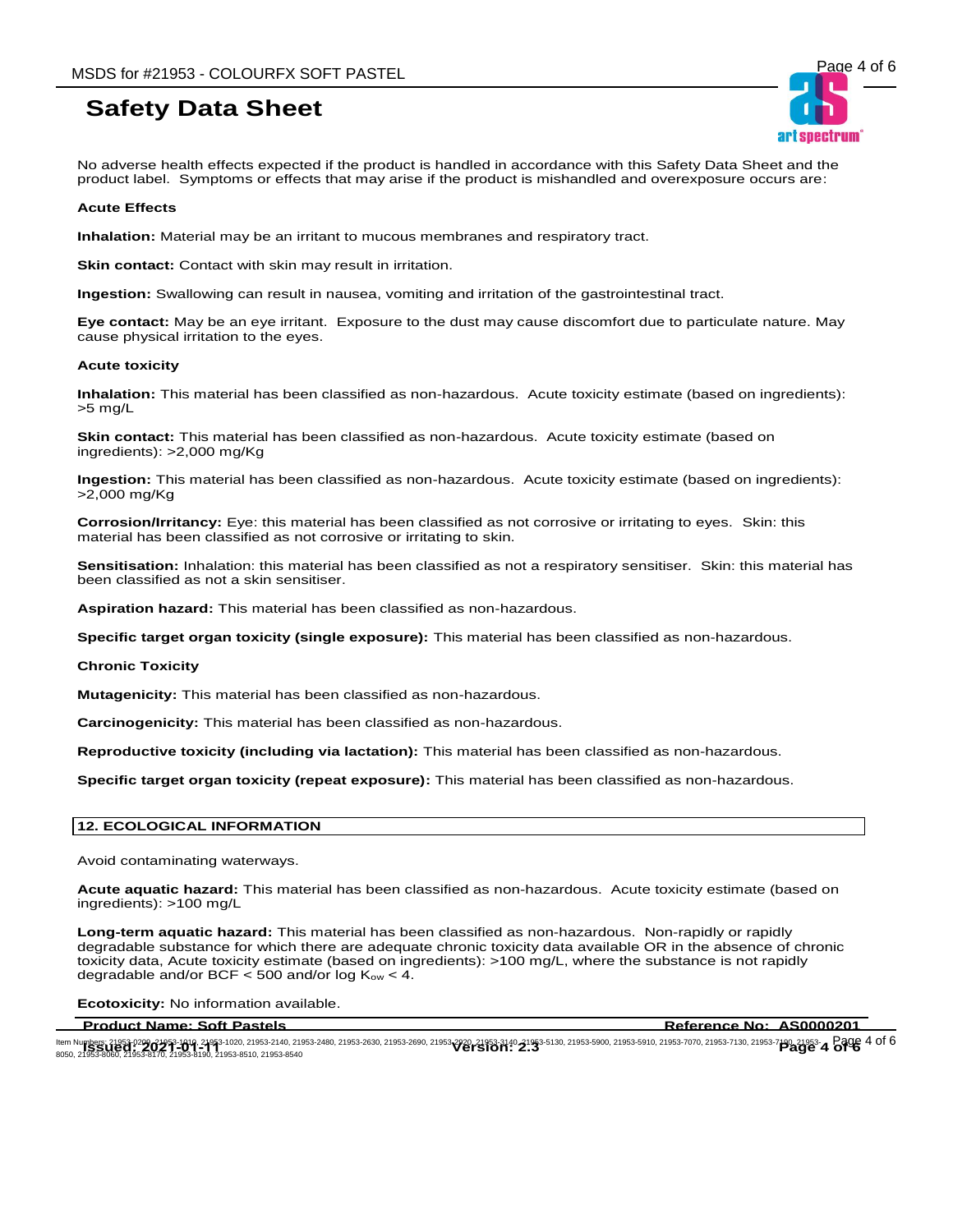

**Persistence and degradability:** No information available.

**Bioaccumulative potential:** No information available.

**Mobility:** No information available.

## **13. DISPOSAL CONSIDERATIONS**

Persons conducting disposal, recycling or reclamation activities should ensure that appropriate personal protection equipment is used, see "Section 8. Exposure Controls and Personal Protection" of this SDS.

If possible material and its container should be recycled. If material or container cannot be recycled, dispose in accordance with local, regional, national and international Regulations.

### **14. TRANSPORT INFORMATION**

### **ROAD AND RAIL TRANSPORT**

Not classified as Dangerous Goods by the criteria of the "Australian Code for the Transport of Dangerous Goods by Road & Rail" and the "New Zealand NZS5433: Transport of Dangerous Goods on Land".

#### **MARINE TRANSPORT**

Not classified as Dangerous Goods by the criteria of the International Maritime Dangerous Goods Code (IMDG Code) for transport by sea.

#### **AIR TRANSPORT**

Not classified as Dangerous Goods by the criteria of the International Air Transport Association (IATA) Dangerous Goods Regulations for transport by air.

#### **15. REGULATORY INFORMATION**

### **This material is not subject to the following international agreements:**

Montreal Protocol (Ozone depleting substances) The Stockholm Convention (Persistent Organic Pollutants) The Rotterdam Convention (Prior Informed Consent) Basel Convention (Hazardous Waste) International Convention for the Prevention of Pollution from Ships (MARPOL)

#### **This material/constituent(s) is covered by the following requirements:**

• All components of this product are listed on or exempt from the Australian Inventory of Chemical Substances (AICS).

## **16. OTHER INFORMATION**

Reason for issue: Revised

This information was prepared in good faith from the best information available at the time of issue. It is based on the present level of research and to this extent we believe it is accurate. However, no guarantee of accuracy is made or implied and since conditions of use are beyond our control, all information relevant to usage is offered without warranty. The manufacturer will not be held responsible for any unauthorised use of this information or for any modified or altered versions.

If you are an employer it is your duty to tell your employees, and any others that may be affected, of any hazards described in this sheet and of any precautions that should be taken.

**Product Name: Soft Pastels Reference No: AS0000201** 

ltem Numbers: 21953-0209-21953-1010, 21953-1020, 21953-2140, 21953-2480, 21953-2630, 21953-2690, 21953-3120, 21953-3130, 21953-5900, 21953-5910, 21953-5910, 21953-7070, 21953-7130, 21953-7130, 21953- Page 5 01 6<br>ROFO 21953 ltem Numbers: 21953-0209-21953-1010, 21953-1020, 21953-2140, 21953-2480, 21953-2690, 21953-920, 21953-3140-21953-5130, 21953-5900, 21953-5910, 21953-5970, 21953-7130, 21953-7130, 21953-7<br>8050, 21953-8060, 21953-8170, 21953